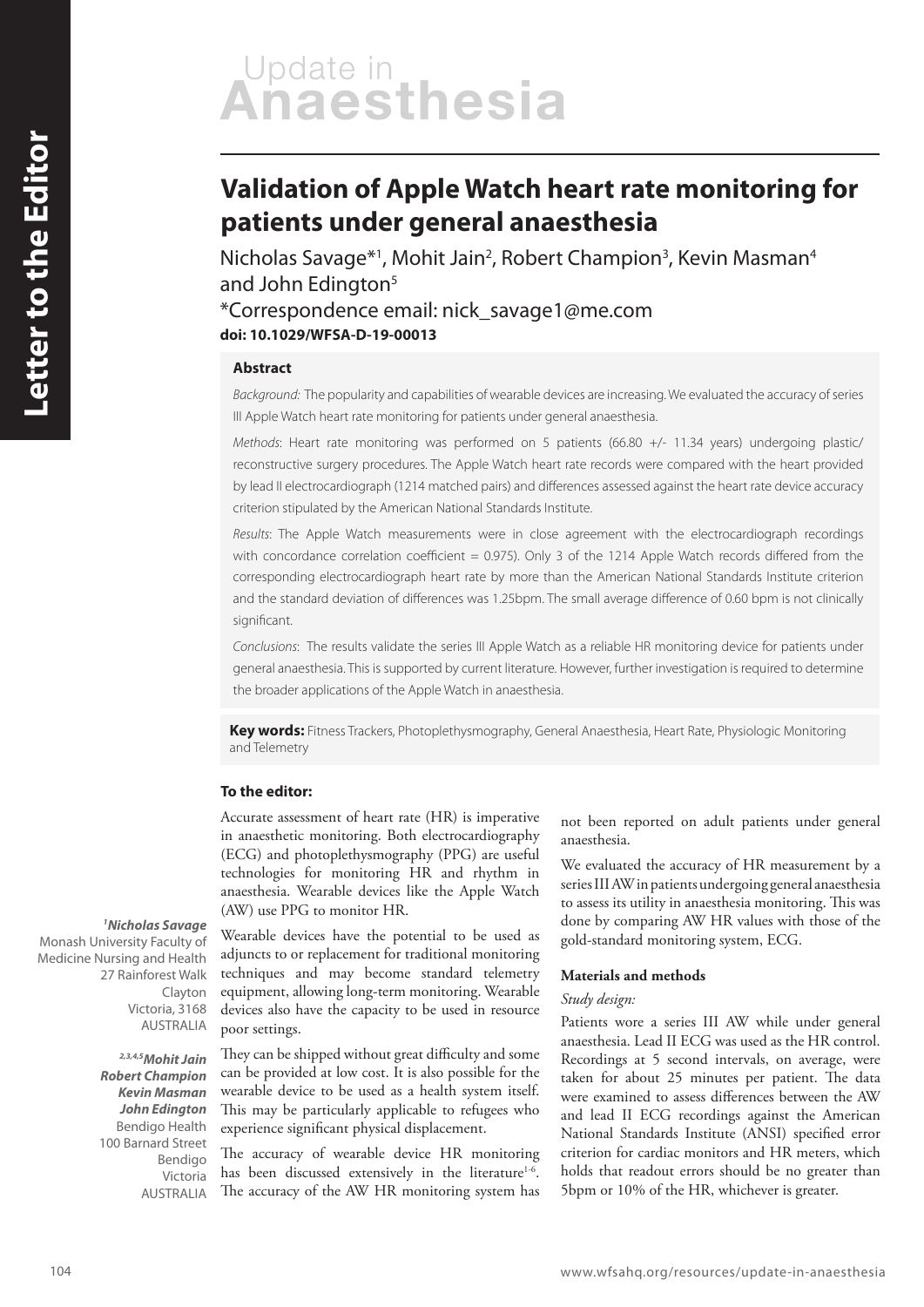#### *Test subjects:*

The five participants were patients undergoing elective surgical procedures requiring general anaesthesia. The study was explained verbally and in written format, and informed consent was obtained.

#### *Data collection:*

The AW was set to "workout" mode which prompts more frequent HR measurements (12 per minute). The AW measured HR 12 times per minute but not strictly every 5 seconds.

Recording intervals varied from 1 to 9 seconds with 80% being 4, 5 or 6 seconds. Each ECG HR record was matched with the nearest AW data point, provided the time difference was no more than 2 seconds. There were approximately 250 matched readings for each patient with a combined total of 1214 pairs.

#### *Statistical analysis:*

Any difference between the AW reading and the accompanying ECG reading was assumed to reflect AW error:

# **Error = AW reading – ECG reading**

The ECG and AW traces, error scatterplots and AW vs. ECG scatter were examined to develop a qualitative understanding of the data. A matched pairs t-test was used to investigate any mean error (offset) in AW readings.

#### **RESULTS**

Five participants were enrolled. The mean (SD) age was 66.80 (11.34) years with a range of 47 to 75.

The ECG and AW traces for patients 2 and 4 are depicted in Figures 1 and 2 to give a visual comparison of heart rate readings. Figure 3 displays the errors (AW – ECG HR) and the ANSI error bounds plotted against ECG HR. For most data pairs the AW reading 3 was within 4 bpm of the ECG readings. Only 3 in a total of 1214 pairs had a difference outside the ANSI criterion.

ECG readings of HR varied from 45bpm to 72bpm. The mean difference between AW and ECG readings was 0.60bpm (95% CI: 0.53 to 0.67bpm) which is statistically significant (matched pairs t-test, p=0.000) but not clinically significant. The standard deviation in errors for the combined data for all five patients was 1.25 bpm. The smallest standard deviation was 0.68 for Patient 3 and the largest was 1.95 for patient 4.

### **DISCUSSION**

The main finding is that the series III AW is sufficiently accurate in determining HR in patients under general anaesthesia to be viable as an adjunct to current monitoring systems. A total of 3 in 1214 (0.25%) of AW readings had error magnitude outside the ANSI criterion. The conclusion that the AW measures HR accurately agrees with previous studies conducted regarding the accuracy of wrist-worn fitness trackers.

There were several cases where the AW did not match the ECG result and was likely ECG artefact rather than AW error. ECG is subject to artefacts due to motion, improper lead connection, electrode distortion and diathermy use.

The evidence that the AW records HR accurately compared to ECG is important for a range of groups. It is important for both consumers and clinicians to understand wearable device accuracy. Additionally, it suggests that the AW can reliably monitor HR in anaesthetized patients. This may also be applicable to constant inpatient monitoring to detect clinical deterioration. A device which is comfortable, wearable, accessible and accurate may improve patient monitoring.

This study has several limitations. The number of patients was small (intended as a pilot study) and only a single AW was used. HRs were in a relatively narrow range from 45 to 73bpm. Lastly, all patients were in sinus rhythm and results cannot be extrapolated to patients not in sinus rhythm.



**Figure 1:** ECG (filled line) and Apple Watch (dashed line) traces for patient 2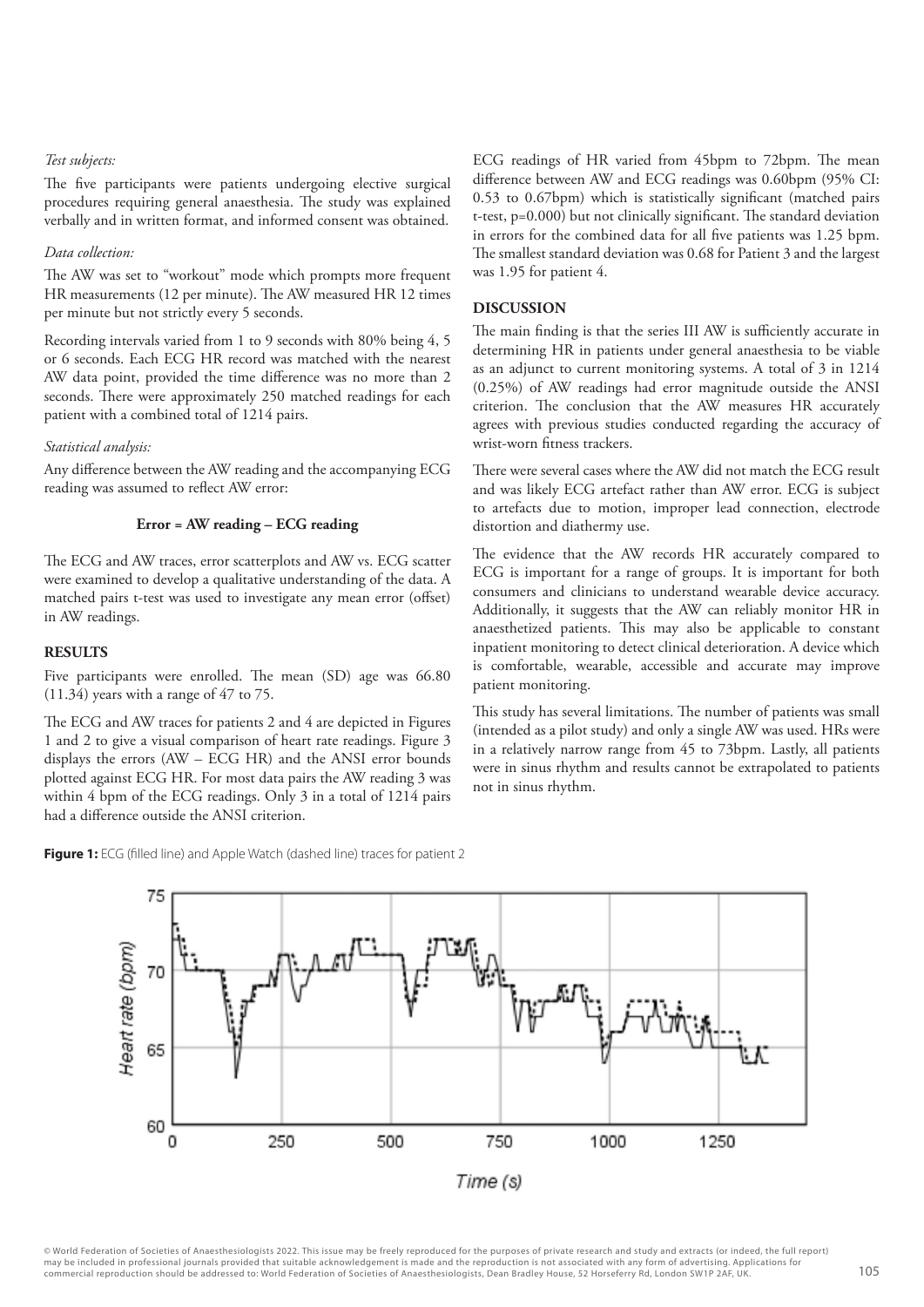

Figure 2: ECG (filled line) and Apple Watch (dashed line) traces for patient 4





# **CONCLUSION**

This study assessed HR measurement in five patients undergoing elective surgery using a series III AW compared with ECG readings. The AW error was found to be within the bounds specified by the American National Standards Institute for almost all readings (1211 of 1214 or 99.8%) and the concordance correlation, 0.975, is very close to unity. The AW may be a useful monitoring tool for HR in patients undergoing general anaesthesia.

#### **REFERENCES AND FURTHER READING**

- 1. Bai, Y., Hibbing, P., Mantis, C., Welk, G. Comparative evaluation of heart rate based monitors: Apple Watch vs Fitbit Charge HR. *Journal of Sports Sciences. Journal of Sports Sciences* 2018; **36**:1734-1741.
- 2. Benedetto, S., Caldato, C., Bazzan, E., Greenwood, D., Pensabene, V., Actis, P. Assessment of the Fitbit Charge 2 for monitoring heart rate. PLOS ONE 2018;13:e0192691.
- 3. Bonato, P. Clinical applications of wearable technology. Conf Proc IEEE Eng *Med Biol Soc* 2009: 6580-6583.